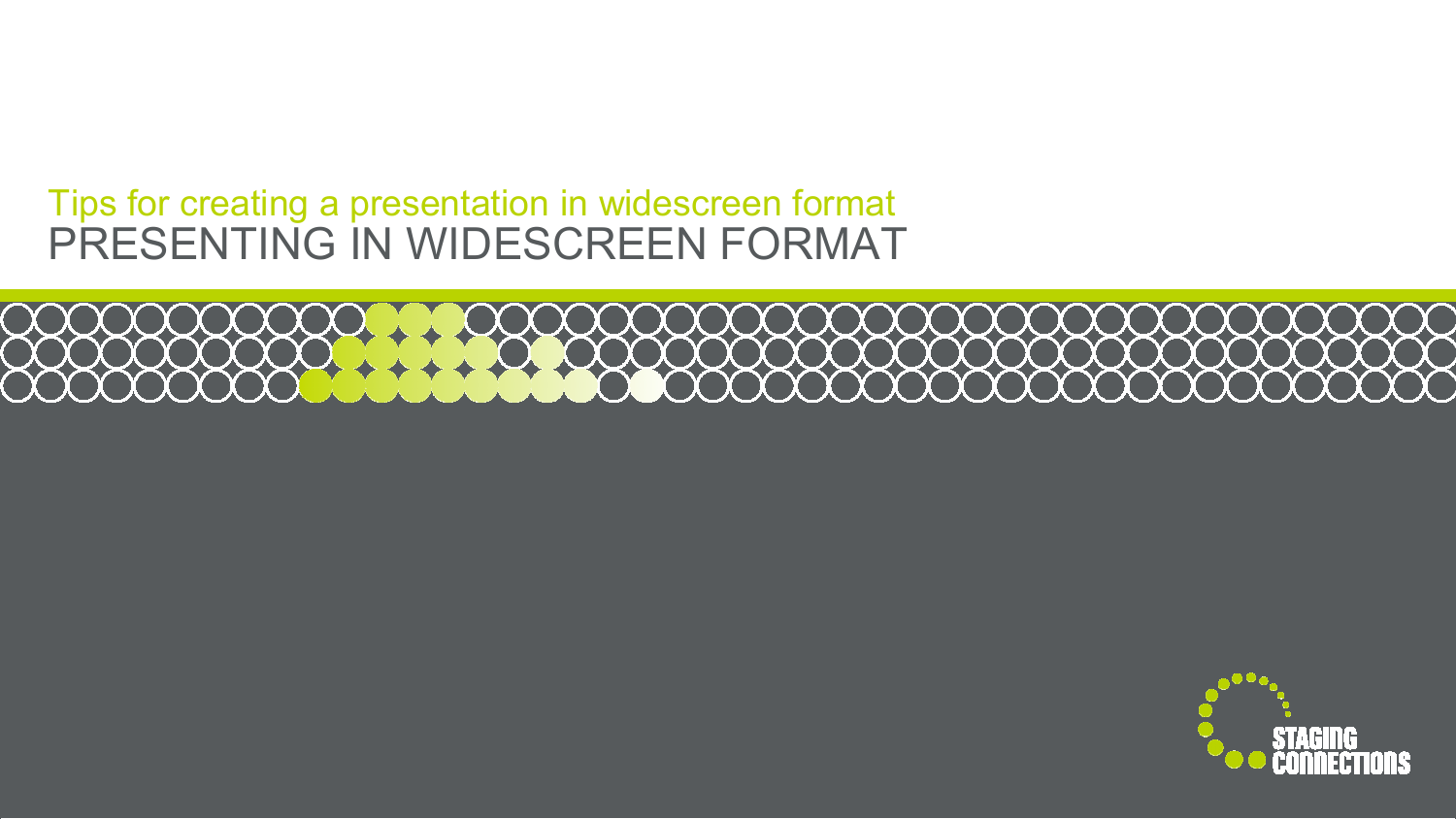

## CONTENTSWIDESCREEN PRESENTATON

- **WHAT IS ASPECT RATIO?**
- **SO WHAT IS THE DIFFERENCE?**
- ∎ **WHAT ARE THE ADVANTAGES OF USING 16:9 ASPECT RATIO**
- **WHAT HAPPENS IF THE CONTENT DOES NOT MATCH THE SCREEN ASPECT RATIO?**
- **TYPICAL SCREEN RESOLUTION**
- **SETTING UP WIDESCREEN SLIDE IN POWER POINT (MS OFFICE 2003)**
- **SETTING UP WIDESCREEN SLIDE IN POWER POINT (MS OFFICE 2007)**
- **SETTING UP WIDESCREEN SLIDE IN KEYNOTE (MAC. iWORK 09)**
- ∎ **IMPORTING / INSERTING GRAPHIC IMAGES INTO PRESENTATION**
- **16:9 WIDESCREEN TEST PATTERN**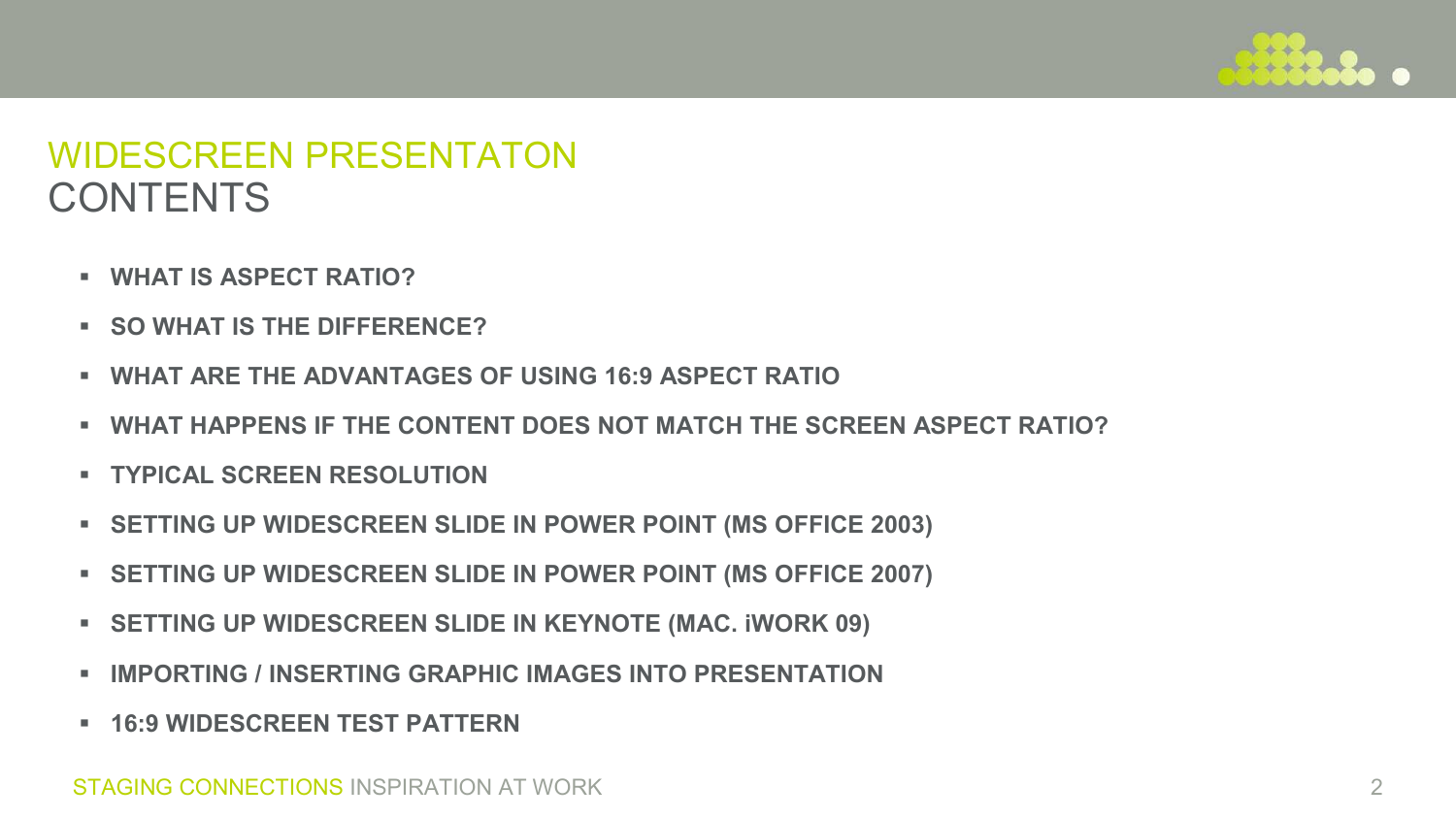

### WHAT IS ASPECT RATIO?

Definition: Aspect ratio is the fractional relation of the width of a video image compared to its height.

E.g.. 4:3 (standard TV) or 16:9 (widescreen LCD/Plasma, projectors, computer screens)



4:3 aspect

16:9 aspect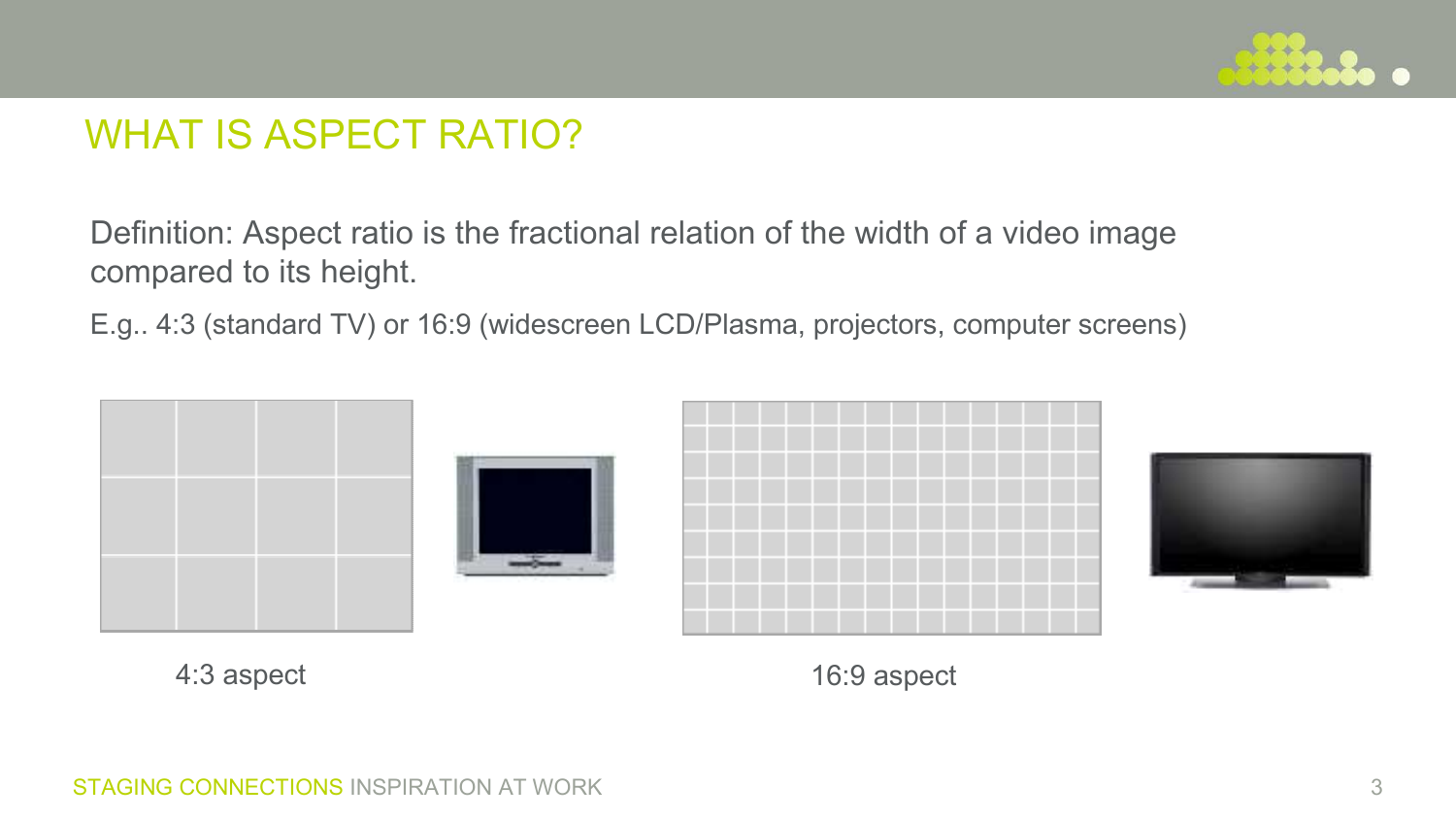

## SO WHAT S THE DIFFERENCE?

16:9 aspect ratio widescreen offers a larger image, and the horizontal orientation is more visible compared to a 4:3 screen.



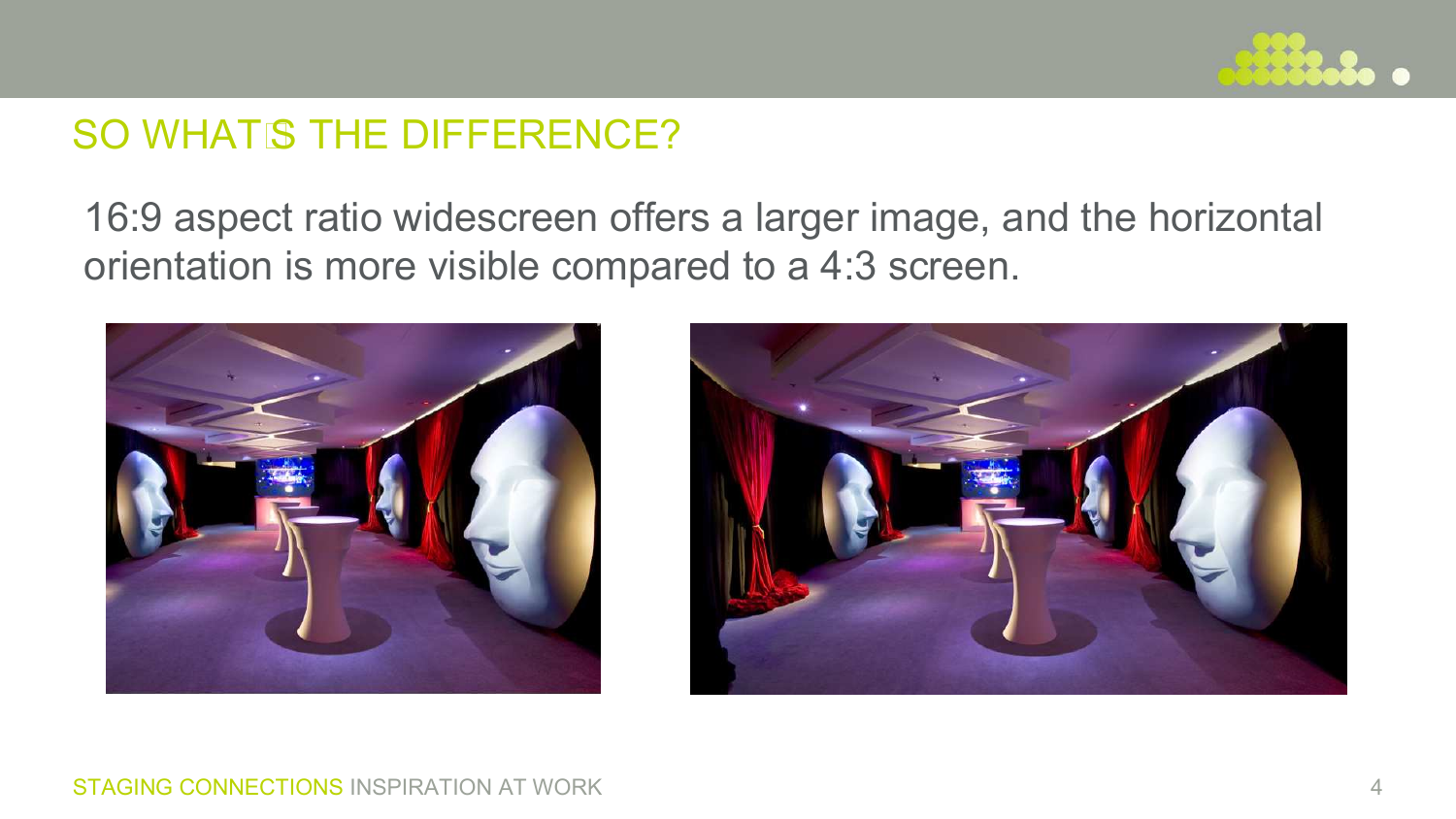

#### WHAT ARE THE ADVANTAGES OF USING 16:9 ASPECT RATIO?

16:9 Aspect ratio widescreen format will allow you to show more content on screen, especially in horizontal orientation. You can take full advantage of latest screen technology used in most hardware today as well as being able to present graphics, video, animation, movies in full widescreen without losing graphical real estate.

In 16:9 environment, you are able to show full 16:9 screen content without resizing, stretching or reformatting into compatible size.

Almost all Hi-definition screen content are in 16:9 widescreen aspect ratio, therefore presentation in power point utilizing the technology has become very popular. So it will be unfavourable to force the content into 4:3 aspect ratio screen where the content can be distorted or trimmed.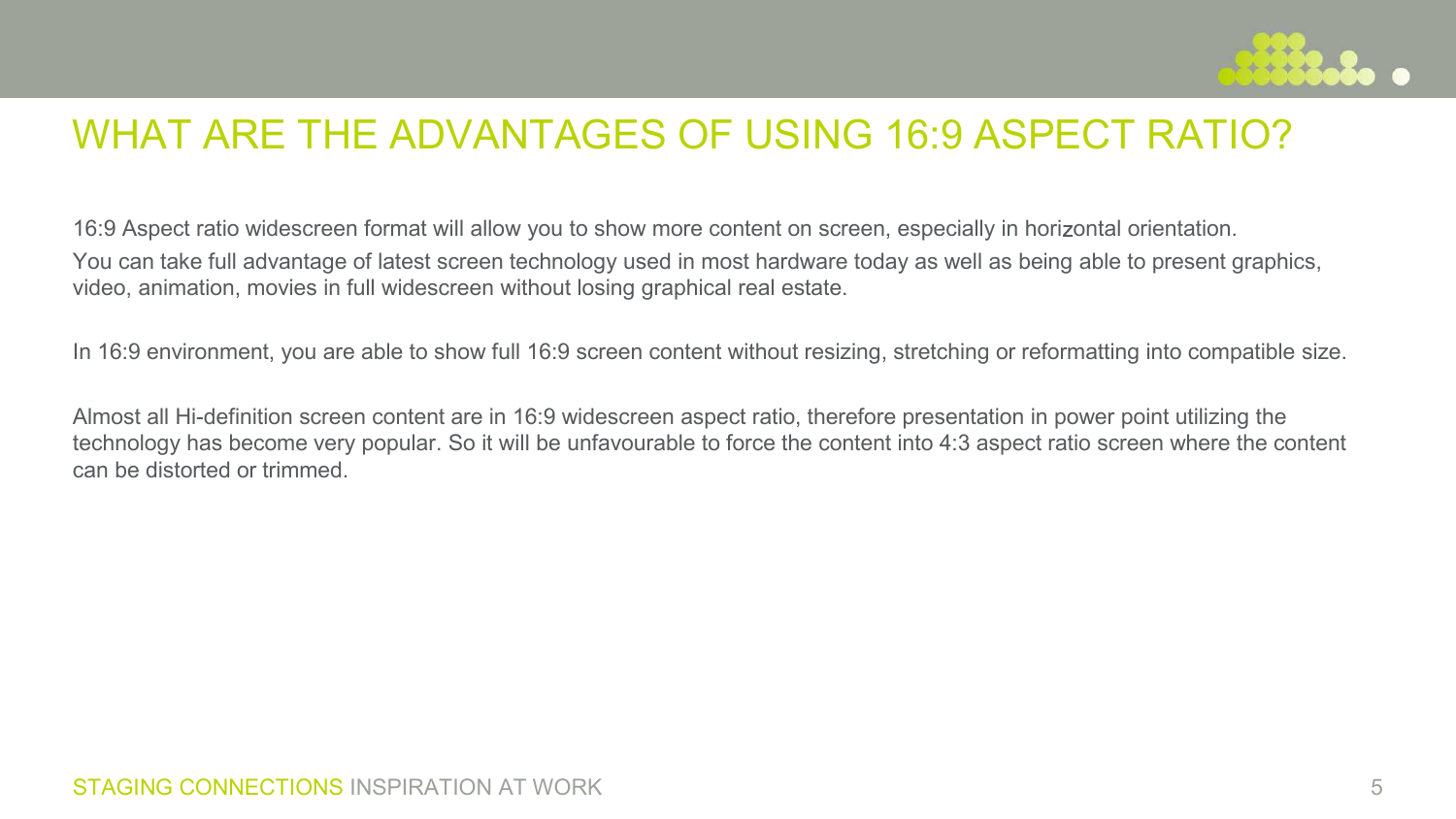

# WHAT HAPPENS IF THE CONTENT DOESNT MATCH THE SCREEN ASPECT RATIO

# 16:9 Content in 4:3 Screen

Screen will show black bars on top & bottom

(This is called letter box effect)

# 4:3 Content in 16:9 Screen

Screen will show black bars on each side

(This is called pillar box effect)



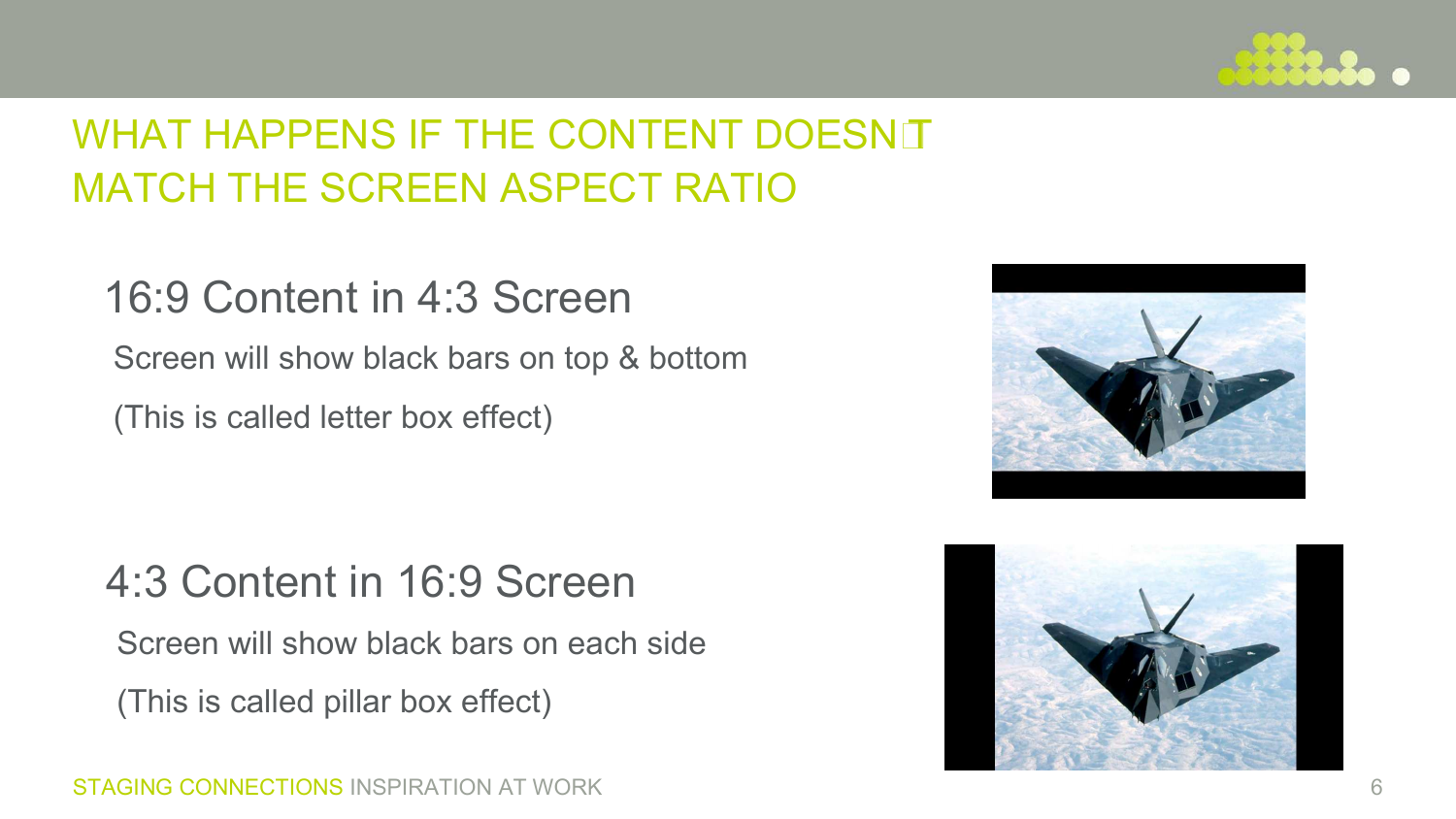

# TYPICAL SCREEN SOLUTION (PIXELS)

# **4:3 Aspect ratios**

800 x 6001024 x 7681280 x 960

1440 x 1080 (HD compatible)

# **16:9 Aspect ratios**

856 x 480

1024 x 576

1280 x 720 (HD compatible)

1920 x 1080 (Full High Definition)

These are a typical screen resolutions however, check with your assigned Technical Director whether the hardware is compatible with other screen resolutions.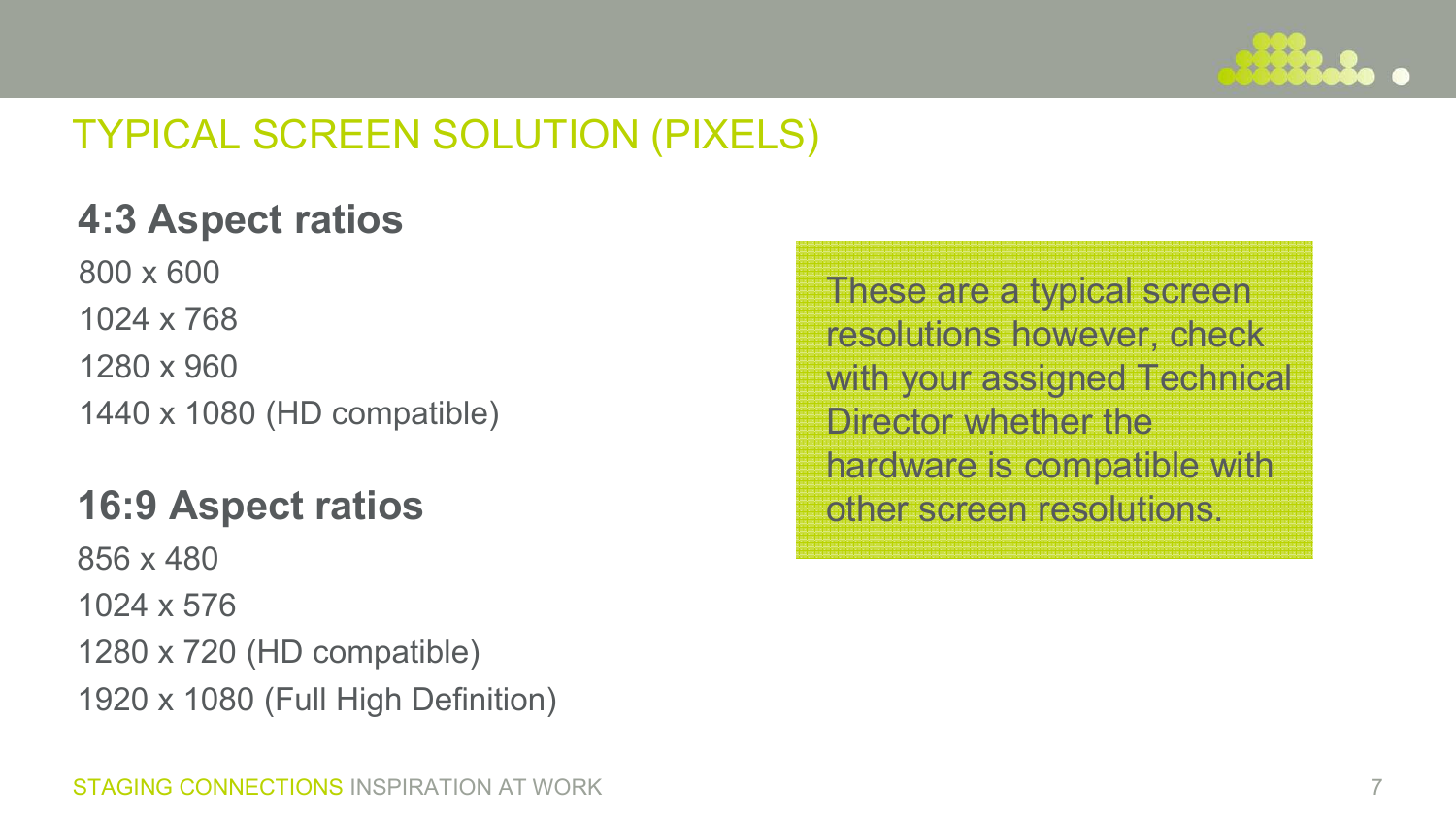

#### SETTING UP WIDESCREEN SLIDE IN POWERPOINT (MS OFFICE 2003)

In a new presentation, go to **File** -> **Page Setup** Set the page width to **25.4cm** and **14.29cm** as height. Orientation stays as **Landscape**. Press OK.

There you will have a 16:9 widescreen presentation slide. Save the file as *[a different file name, e.g.. Widescreen.ppt*] and keep it as a back up for future use.

With the current slide, you can create master slide by selecting **View** - > **Slide master.** There you will be able to insert graphics and content area **Slide master**. There you will be able to insert graphics and content areas (such as text area, top banner, logo etc.).

Make sure to follow this step and not in reverse.

That is, if you set the page setup from 4:3 into 16:9, all of your graphics in the presentation will be stretched to fit 16:9 widescreen format.

Note: Your Staging Connections Sales Representative can put you in touch with our Styling and Design team to help you create dynamic PowerPoint presentations and full multimedia services.



#### STAGING CONNECTIONS INSPIRATION AT WORK 8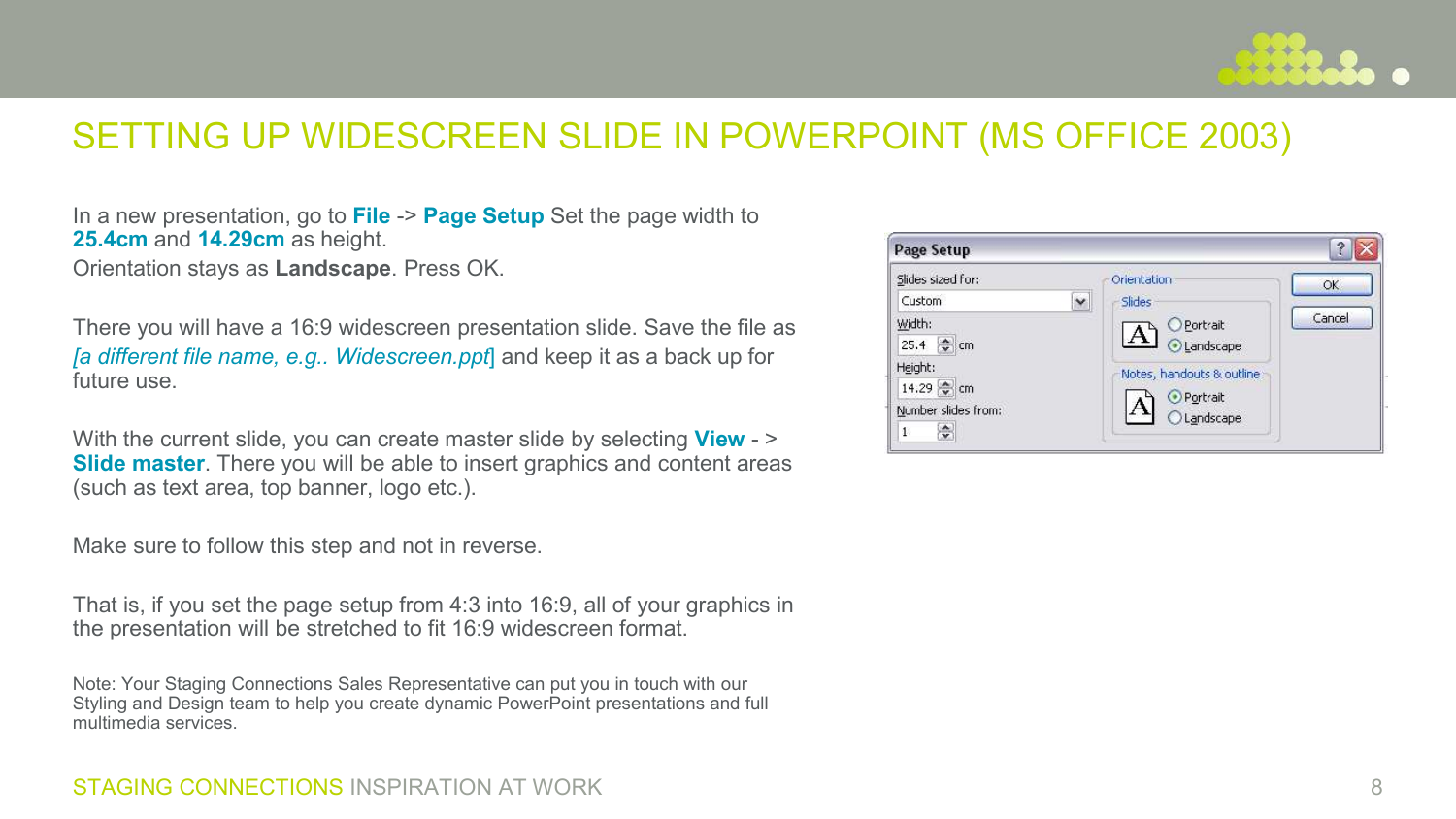

#### SETTING UP WIDESCREEN SLIDE IN POWERPOINT (MS OFFICE 2007)

In a new presentation, select **Design** on the tool bar.

Youll see the icon buttons on the left hand side of the menu, **Page Setup** and **Slide Orientation**

Simply, select **Page Setup** and youll be able to insert the slide width **25.4cm** and **14.29cm** as height.

Make sure to follow this step and not in reverse.

That is, if you set the page setup from 4:3 into 16:9, all of your graphics in the presentation will be stretched to fit 16:9 widescreen format.

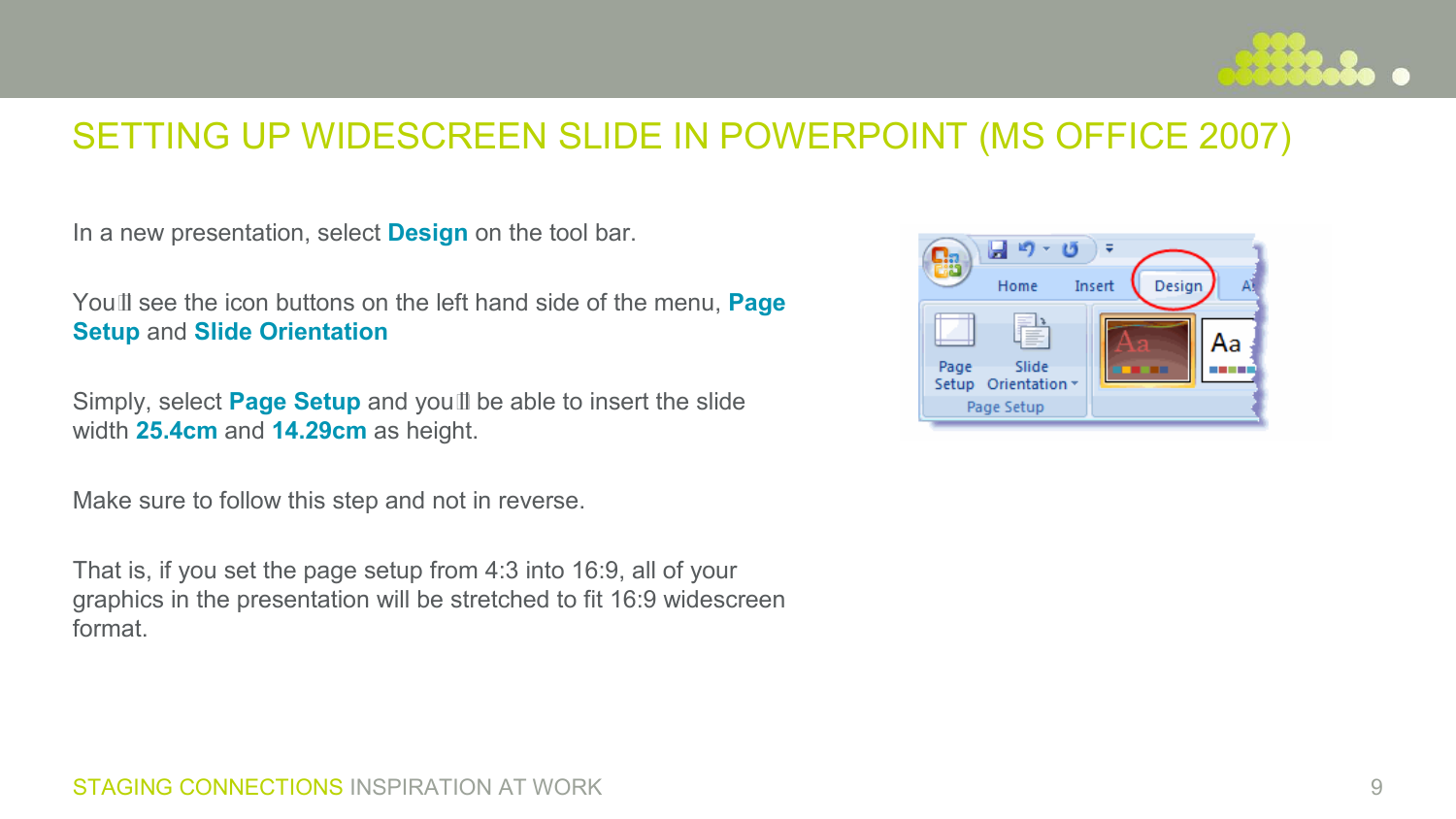

#### SETTING UP WIDESCREEN SLIDE IN KEYNOTE (MAC. iWORK 09)

When you run Keynote, you will be presented with a **Theme Chooser**. There are you can set the slide size and pick a theme template.You can choose the preferred template or pick **White** to start fresh.

If you arent able to find the desired slide size, you can set the slide size by clicking **Inspector** icon at the top right hand corner of the tool bar (next to media, colors etc).

In the Inspector window, click the first icon which is the **Document**. Then select **Slide size** or input a custom slide size as necessary in **pixel resolution** (not mm or cm). Then press OK.

Make sure to follow this step and not in reverse.

That is, if you set the page setup from 4:3 into 16:9, all of your graphics in the presentation will be stretched to fit 16:9 widescreen format.

Note. Inspector window will also allow you to set other settings such as transitions, media (e.g. QuickTime).

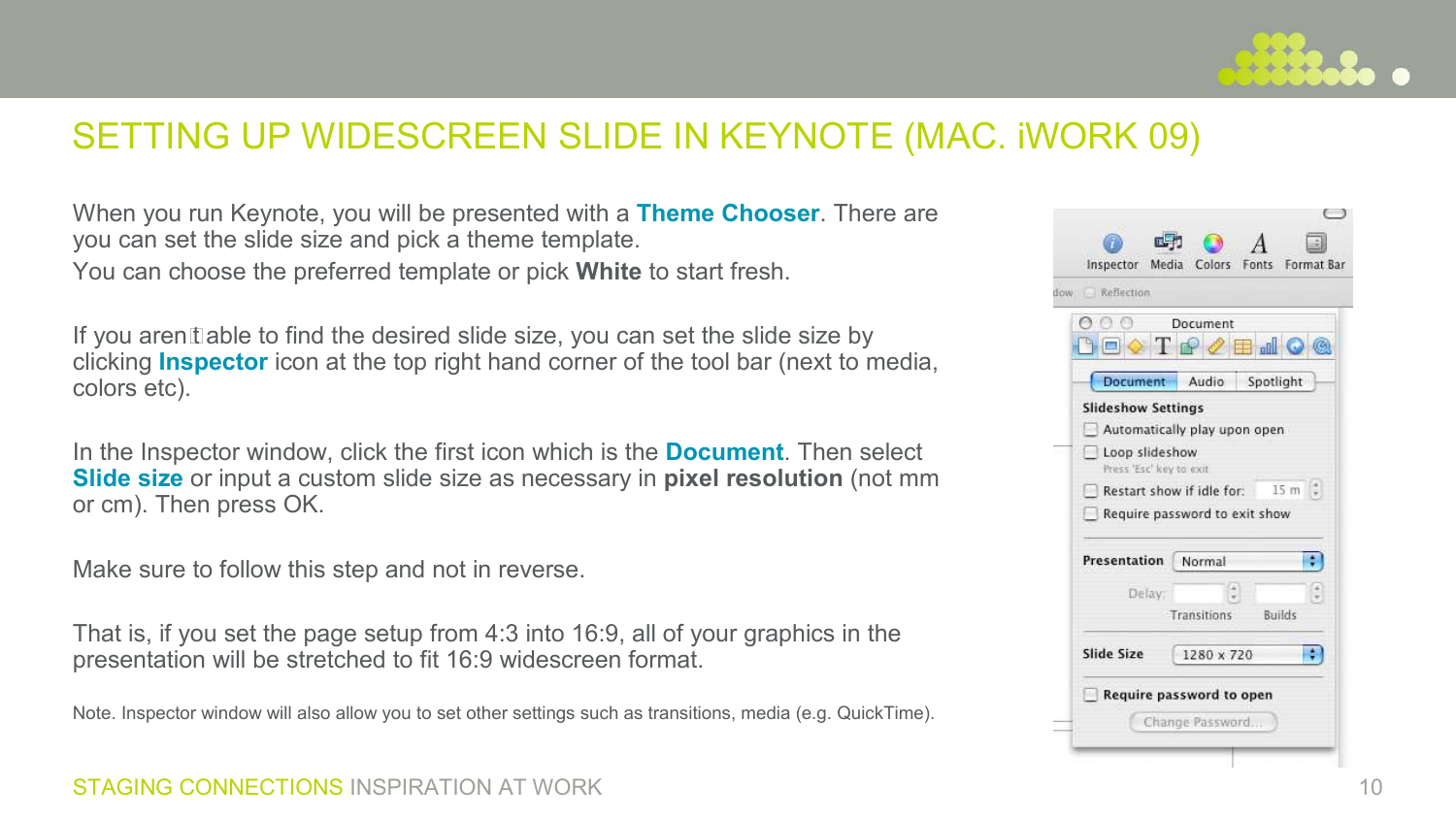

#### IMPORTING / INSERTING GRAPHIC IMAGES INTO PRESENTATION

When inserting graphic images into your presentation you must take into consideration, the quality of images.

It is recommended that the size of the image is greater than thephysical size of the presentation.

Recommended image sizes are anything above 1024 x 576 pixels. At 1024 x 576+ this will give you reasonable quality output on your screen but not always.

You will need to check the original quality of image. In reality, you will find that some lower resolution image can also be used (e.g. 856 x 480) without any issues but obviously, an image with 120 x 240 pixels stretched to full screen will only present stretched, distorted and pixilated image on the screen.



*Inserting Picture in* Power *Point 2007*